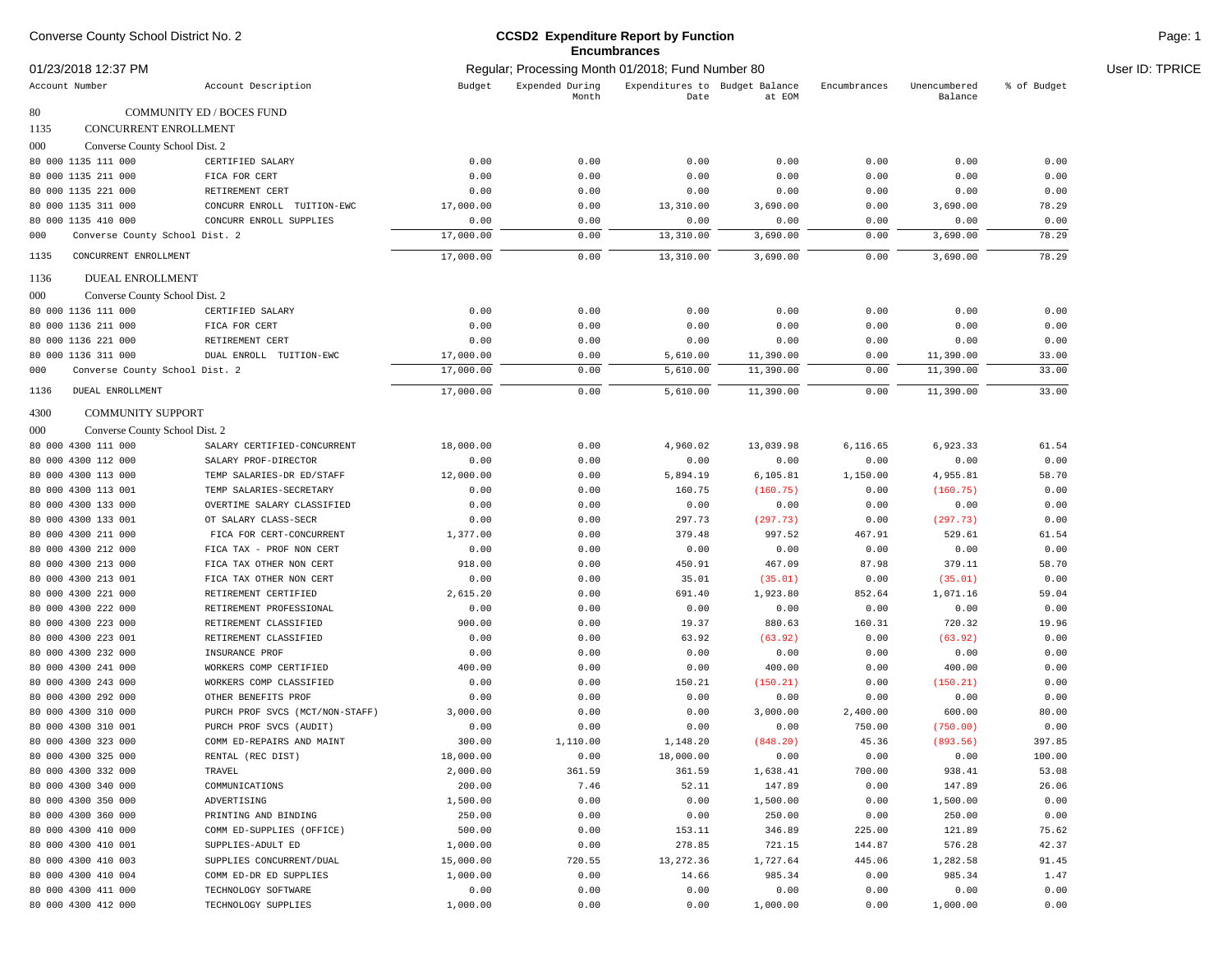| Converse County School District No. 2 |                                | <b>CCSD2</b> Expenditure Report by Function<br><b>Encumbrances</b> |                                                   |                                        |             |              |                         |                 | Page: 2 |
|---------------------------------------|--------------------------------|--------------------------------------------------------------------|---------------------------------------------------|----------------------------------------|-------------|--------------|-------------------------|-----------------|---------|
| 01/23/2018 12:37 PM                   |                                |                                                                    | Regular; Processing Month 01/2018; Fund Number 80 |                                        |             |              |                         | User ID: TPRICE |         |
| Account Number                        | Account Description            | Budget                                                             | Expended During<br>Month                          | Expenditures to Budget Balance<br>Date | at EOM      | Encumbrances | Unencumbered<br>Balance | % of Budget     |         |
| 80 000 4300 414 000                   | TECH EQUIP FOR STUD (NON CAP)  | 0.00                                                               | 0.00                                              | 0.00                                   | 0.00        | 0.00         | 0.00                    | 0.00            |         |
| 80 000 4300 415 000                   | TECH EQUIP FOR STAFF (NON CAP) | 5,000.00                                                           | 0.00                                              | 0.00                                   | 5,000.00    | 0.00         | 5,000.00                | 0.00            |         |
| 80 000 4300 418 000                   | NON-CAP EQUIP                  | 10,000.00                                                          | 0.00                                              | 19,686.46                              | (9,686.46)  | 4,333.45     | (14, 019.91)            | 240.20          |         |
| 80 000 4300 420 000                   | TEXTBOOKS                      | 10,000.00                                                          | 0.00                                              | 0.00                                   | 10,000.00   | 0.00         | 10,000.00               | 0.00            |         |
| 80 000 4300 454 000                   | TRANS GAS/DIESEL               | 500.00                                                             | 0.00                                              | 0.00                                   | 500.00      | 0.00         | 500.00                  | 0.00            |         |
| 80 000 4300 540 000                   | EQUIPMENT                      | 25,000.00                                                          | 0.00                                              | 0.00                                   | 25,000.00   | 0.00         | 25,000.00               | 0.00            |         |
| 80 000 4300 550 000                   | VEHICLES                       | 0.00                                                               | 0.00                                              | 0.00                                   | 0.00        | 0.00         | 0.00                    | 0.00            |         |
| 80 000 4300 640 000                   | DUES & FEES                    | 100.00                                                             | 0.00                                              | 0.00                                   | 100.00      | 0.00         | 100.00                  | 0.00            |         |
| 80 000 4300 640 002                   | INSTRUCT TUITION EXPENSE-STAFF | 1,000.00                                                           | 0.00                                              | 0.00                                   | 1,000.00    | 0.00         | 1,000.00                | 0.00            |         |
| Converse County School Dist. 2<br>000 |                                | 131,560.20                                                         | 2,199.60                                          | 66,070.33                              | 65,489.87   | 17,879.23    | 47,610.64               | 63.81           |         |
| COMMUNITY SUPPORT<br>4300             |                                | 131,560.20                                                         | 2,199.60                                          | 66,070.33                              | 65,489.87   | 17,879.23    | 47,610.64               | 63.81           |         |
| 7200<br><b>CASH RESERVE</b>           |                                |                                                                    |                                                   |                                        |             |              |                         |                 |         |
| 000<br>Converse County School Dist. 2 |                                |                                                                    |                                                   |                                        |             |              |                         |                 |         |
| 80 000 7200 790 000                   | CASH RESERVE                   | 135,859.00                                                         | 0.00                                              | 0.00                                   | 135,859.00  | 0.00         | 135,859.00              | 0.00            |         |
| 000<br>Converse County School Dist. 2 |                                | 135,859.00                                                         | 0.00                                              | 0.00                                   | 135,859.00  | 0.00         | 135,859.00              | 0.00            |         |
| 7200<br>CASH RESERVE                  |                                | 135,859.00                                                         | 0.00                                              | 0.00                                   | 135,859.00  | 0.00         | 135,859.00              | 0.00            |         |
| 80<br>COMMUNITY ED / BOCES FUND       |                                | 301, 419.20                                                        | 2,199.60                                          | 84,990.33                              | 216, 428.87 | 17,879.23    | 198,549.64              | 34.13           |         |